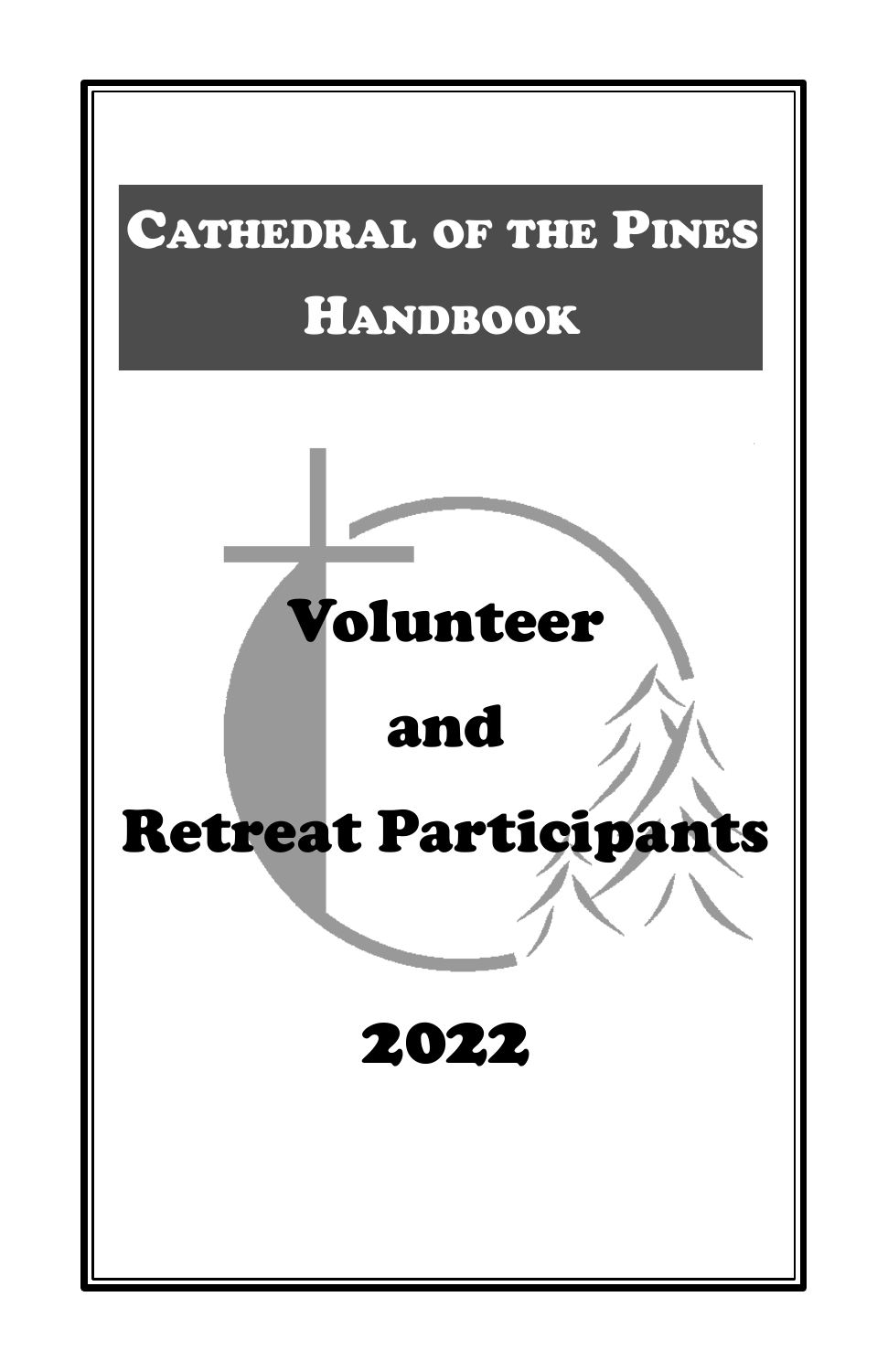Spring, 2022

Dear Volunteers and Retreat Participants,

Summer is almost upon us and we are really looking forward to having you at Cathedral of the Pines Camp!

**This handbook is designed to answer many of the questions you may have about camp. There is a lot of valuable information in this handbook, so please take the time to read it thoroughly. You should read this handbook each year even if you are a "seasoned" camper. Some of the policies and procedures have been revised to better serve our campers.**

When getting ready for camp, please keep in mind that we attend Cathedral of the Pines to learn and grow in our faith in Jesus, as well as to have a great time. Please do not bring anything that would distract from this purpose.

We feel that a camping experience at Cathedral of the Pines will be one of the highlights of your summer. Good preparation for camp will enhance your experience. We are anxious to get to know you during your stay. If you have further questions after reading this handbook, please contact me at the church office.

Sincerely, Kris Ericksen Camp Coordinator 612.767.2207 krise@mtolivet.org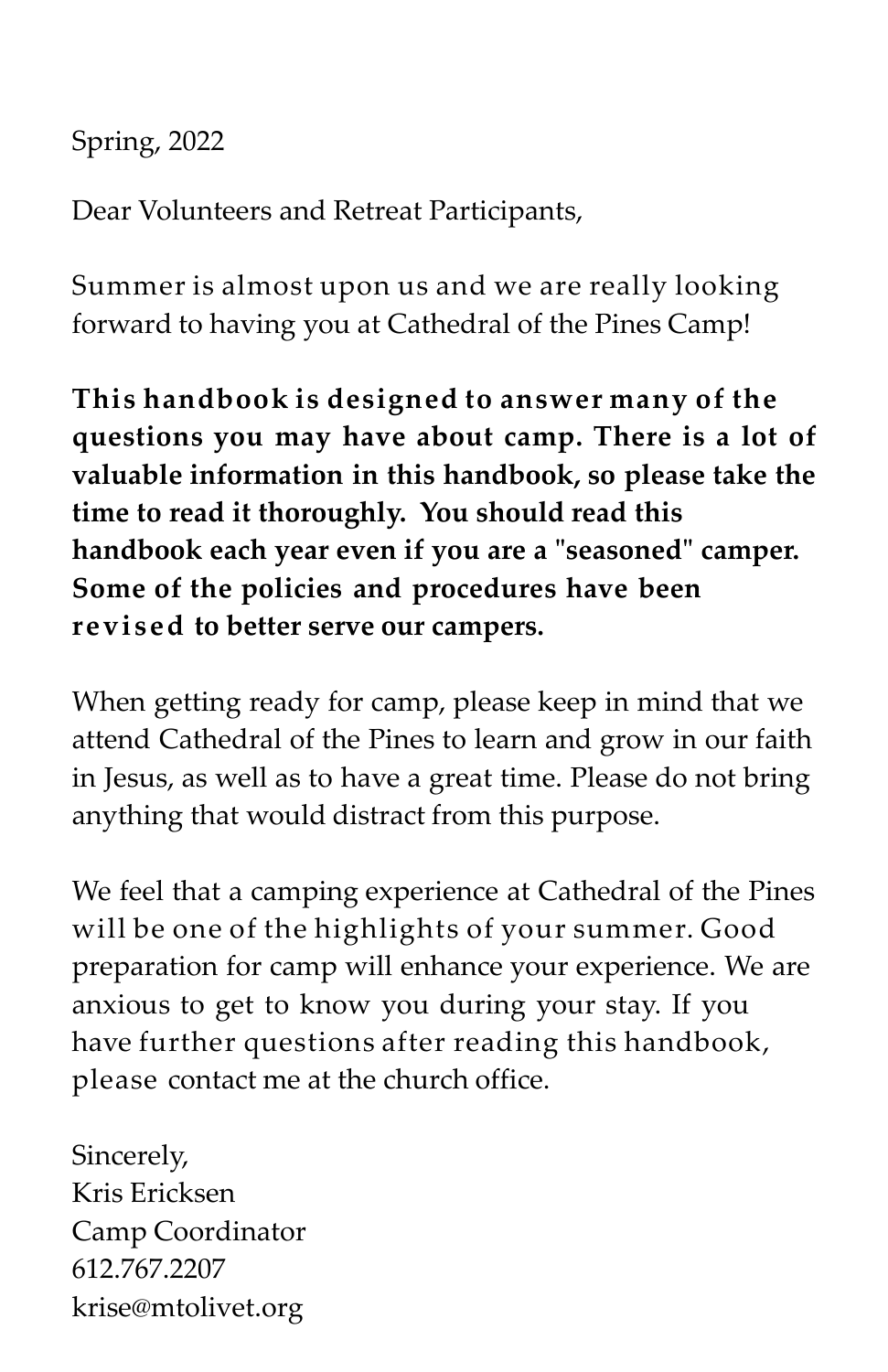# TABLE OF CONTENTS PAGE

| The Mission of Cathedral of the Pines     | $\overline{4}$ |
|-------------------------------------------|----------------|
| Cancellation/Change of Plans              | 6              |
| Departure and Return                      | 6              |
| Directions to C.O.P.                      | 6              |
| The Camping Experience                    | 7              |
| <b>Families and Lodging</b>               | 7              |
| <b>General Camp Policies</b>              | $7 - 8$        |
| Damage Control Policy                     | 8              |
| <b>General Provisions For Fire Safety</b> | 8              |
| <b>Behavioral Expectations</b>            | 9              |
| Camp Kitchen                              | 10             |
| <b>Waterfront Rules</b>                   | 10             |
| Data and Health Form                      | 11             |
| Medication                                | 11             |
| <b>Special Diet Policy</b>                | 11             |
| Packing For Camp                          | 12             |
| Camp Address                              | 12             |
| <b>Phone Calls</b>                        | 12             |
| Lost and Found                            | 12             |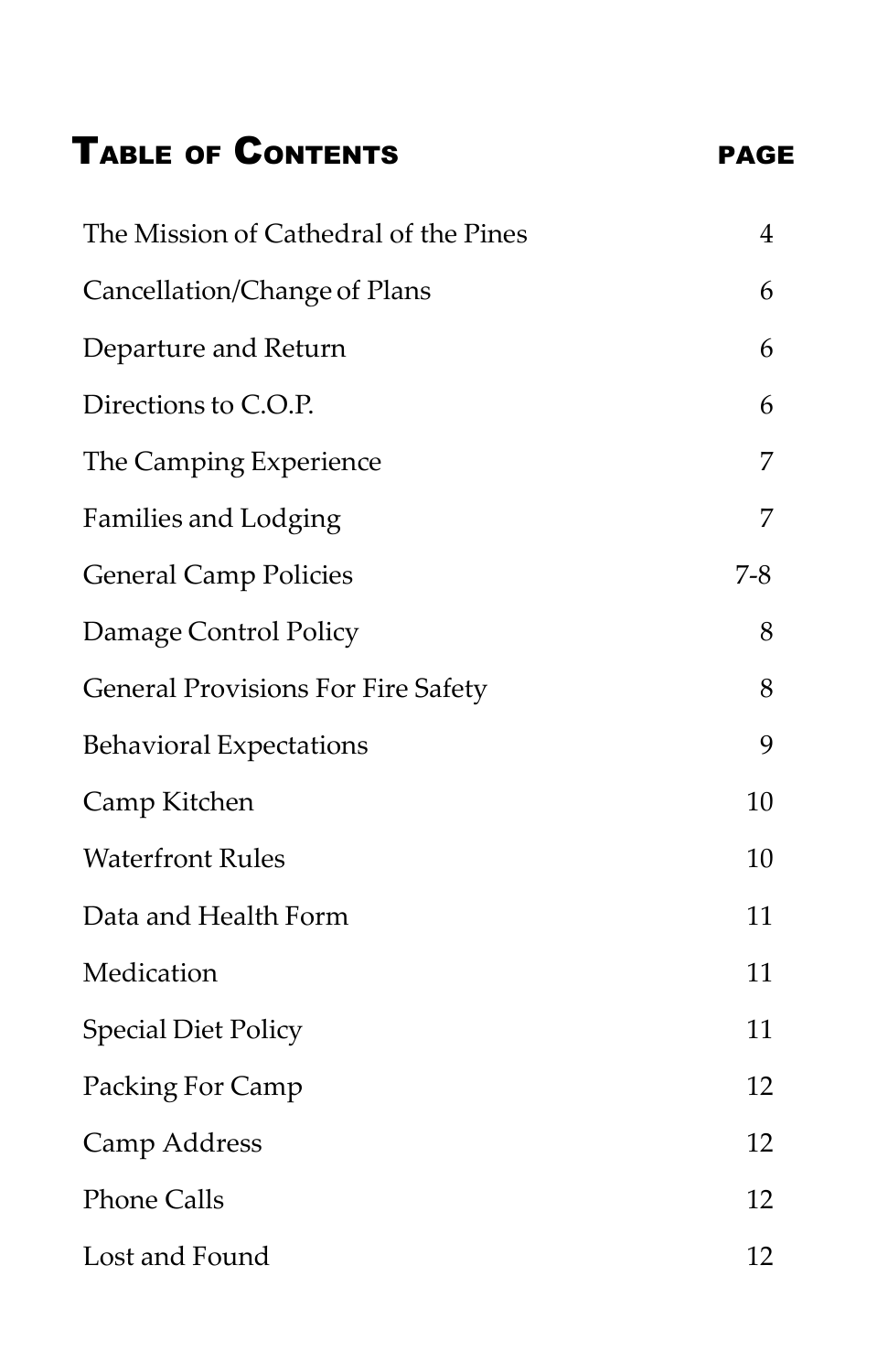## THE MISSION OF CATHEDRAL OF THE PINES

Cathedral of the Pines Camp serves children and young people by enhancing their spiritual and emotional development. The summer camping experience in the natural beauty of Caribou Lake at Lutsen, Minnesota helps the youth of Mount Olivet Lutheran Church and the community grow in their relationship with God. Cathedral of the Pines is the "heart and soul" of Mount Olivet Lutheran Church

### **PSALM 121**

I lift up my eyes to the hills — from where will my help come?

My help comes from the LORD who made heaven and earth.

He will not let your foot be moved; he who keeps you will not slumber.

He who keeps Israel will neither slumber nor sleep.

The LORD is you keeper; The LORD is your shade at your right hand.

The sun shall not strike you by day, nor the moon by night.

The LORD will keep you from all evil; he will keep your life.

The LORD will keep your going out and your coming in from this time on and forevermore.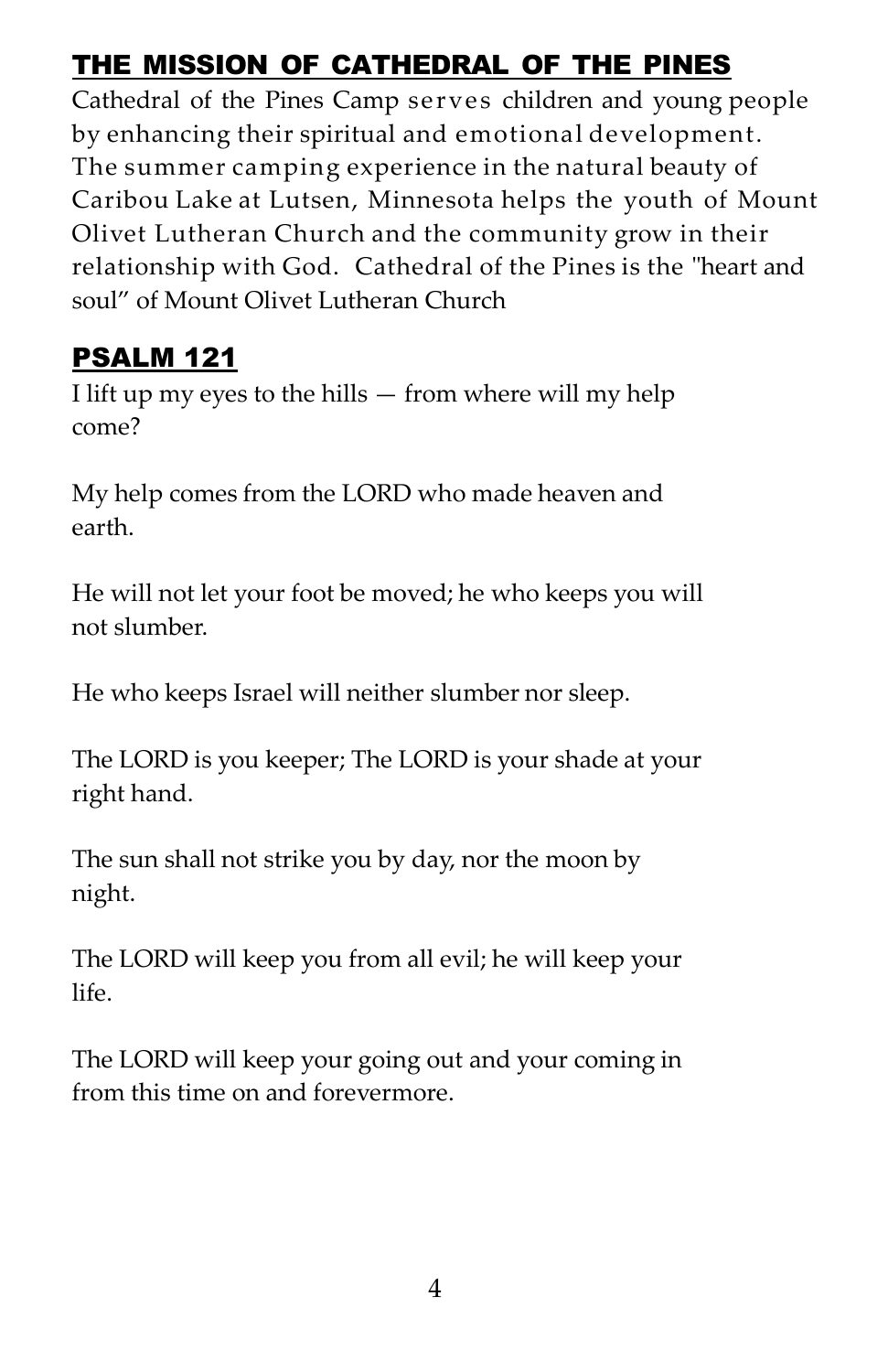

### **OUR CAMP SONG ~ MY GOD AND I**

My God and I go in the field together, We walk and talk as good friends should and do; We clasp our hands, our voices ring with laughter My God and I walk thru the meadows hue; We clasp our hands, our voices ring with laughter My God and I walk thru the meadows hue

Here in this quiet lovely green seclusion We call it our Cathedral of the Pines I've walked with Christ, I've heard the call to serve Him I've found the peace, which comes to hearts and minds. I've walked with Christ, I've heard the call to serve Him I've found the peace, which comes to hearts and minds.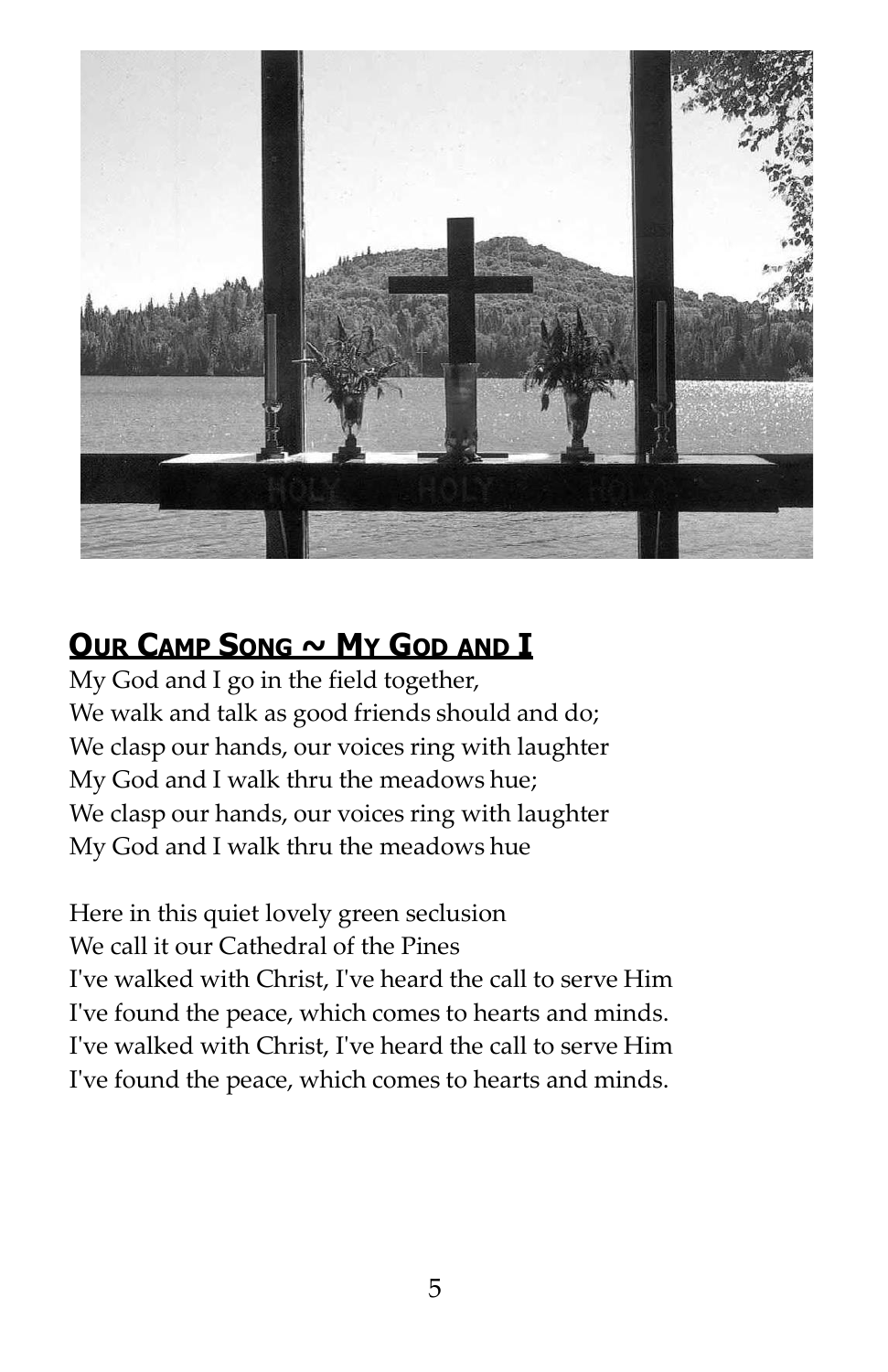### GENERAL INFORMATION

### **CANCELATION AND CHANGE OF PLANS**

Please make every effort to arrive at camp during the scheduled arrival times for your group. If you will not be arriving during the scheduled arrival times please let the Camp Staff know at (218) 663‐7255, so that meal preparation and housing assignments can be made accordingly.

#### **If you are unable to attend a retreat or volunteer as scheduled, please notify the Camp Coordinator [k r i s e @ m t o l i v e t . o r g](mailto:krise@mtolivet.org) as soon as possible.**

#### **DEPARTURE AND RETURN Cooks and Health Professionals:**

If you are going to camp at a time when there is a camp bus and you choose to ride the chartered bus, please contact Kris Ericksen one week in advance.

Chartered buses will leave from the church parking lot each scheduled morning. Riders should check in at the front door of the church no later than 7:45am. Buses will leave on schedule. If you will be delayed on the morning of departure, please call the church office (612.926.7651) to report your delay. Buses will return to the parking lot at approximately 6:30pm on scheduled travel days.

We will be unable to stop at any point to pick up or drop off travelers on the way to or from camp.

#### **DIRECTIONS TO C.O.P.**

35W north out of Minneapolis to Duluth. Hwy 61 from Duluth up the North Shore to Lutsen. Left at County Road 4 (also called Caribou Trail). Cathedral of the Pines is approximately 3 and 1/2 miles up Caribou Trail on the right side of road.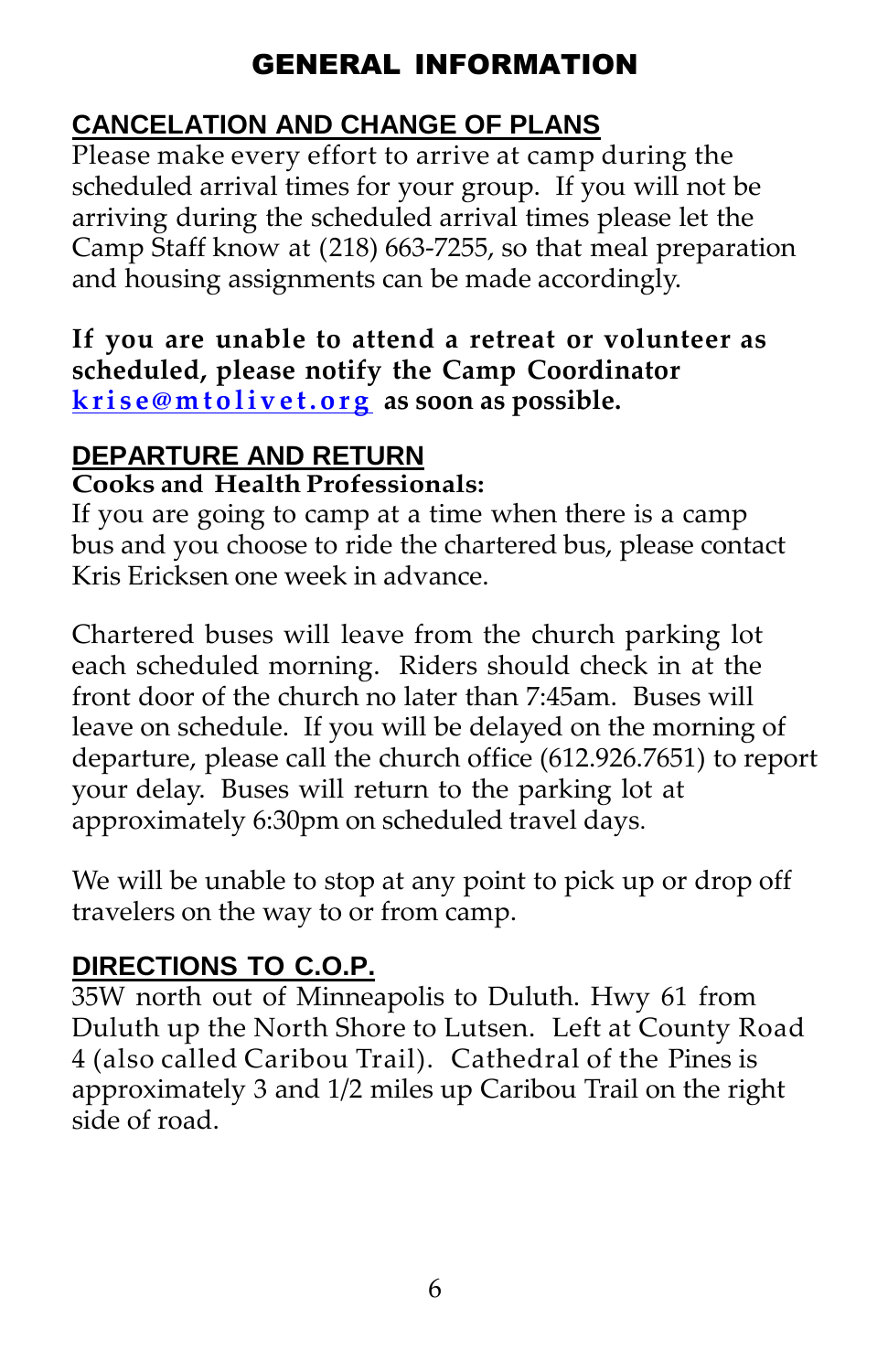Cathedral of the Pines offers a secure and welcoming community where campers can try new activities, broaden interests, make friends, express themselves, come closer to God and feel a sense of belonging.

We promote an environment free of physical or emotional abusive/harassment/bullying behavior. This type of behavior is not tolerated, has strong consequences and arrangements may be made for the immediate return of the person to Minneapolis.

#### **FAMILIES AND LODGING**

For camp purposes, "Family" is defined as immediate family members only.

Parents are responsible for their own children at all times.

Families will be assigned one cabin as a unit. We do not separate the children from the parents regardless of the age of the child/children.

Cabin walls are very thin. Please be considerate of your neighbors, especially before 8am and after 10pm.

#### **GENERAL CAMP POLICIES**

For the safety of all, vehicles must be parked upon arrival and not driven unless absolutely necessary.

Please sign the notebook at the registration table in the lodge when you leave and return to the camp grounds. This is necessary in case of phone calls or emergencies.

We request that you follow the daily schedule set by the staff member in charge.

No pets allowed.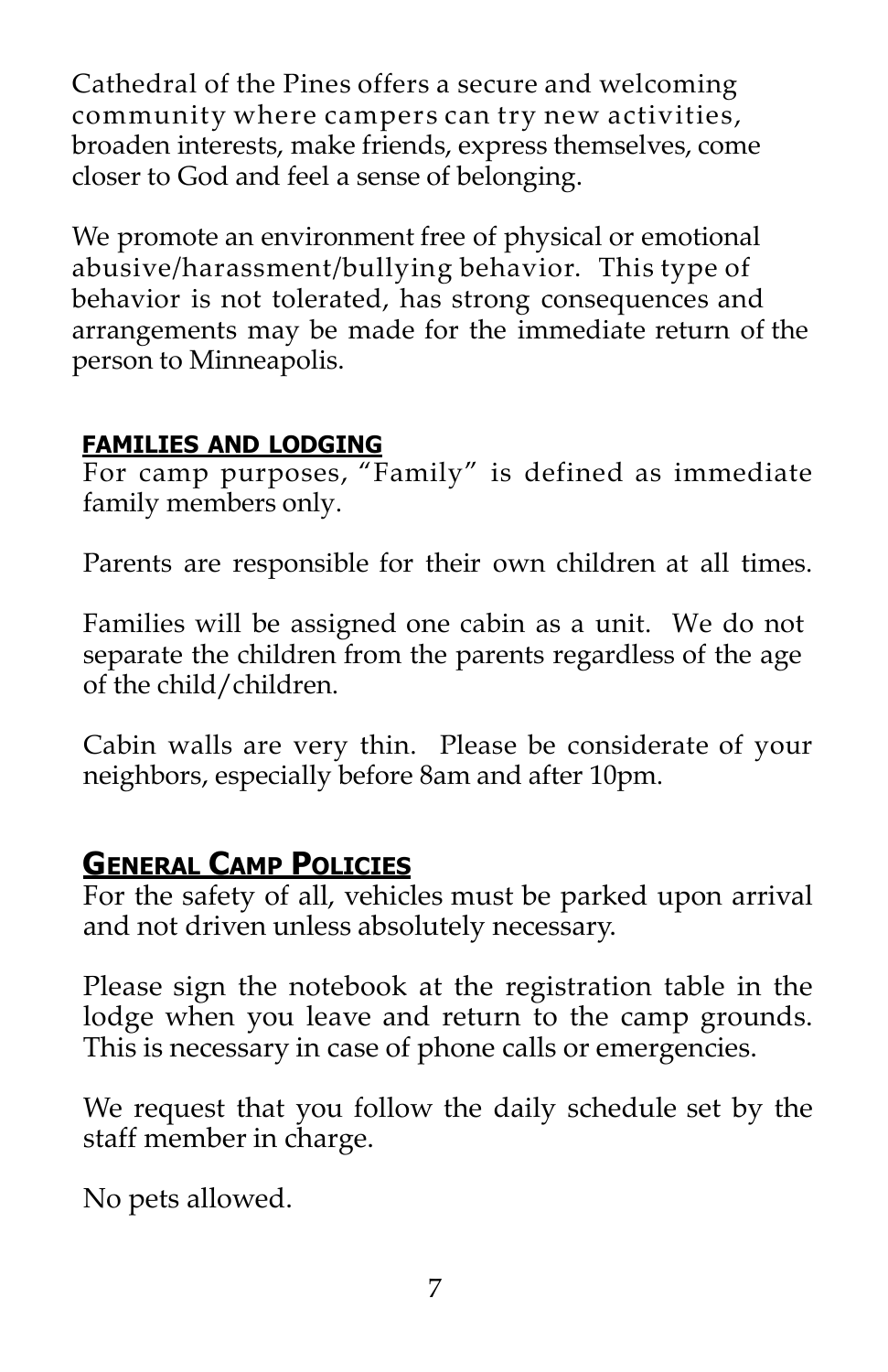All camp buildings are smokeless and tobacco free. This includes cigarettes, e-cigs, cigars, and chewing tobacco.

No alcohol or other illegal non-prescription drugs are allowed on the campground.

Guns, knives, fireworks, sparklers or anything harmful to you or others are not allowed at camp.

Skateboards, rollerblades, and scooters are not allowed at camp.

Chewing gum is not allowed at camp.

All supplies purchased for camp use must be approved and purchased by an authorized camp staff person.

Only Cathedral of the Pines staff members are allowed to have or use bicycles on the camp grounds.

#### **DAMAGE CONTROL POLICY**

Each time the camp population changes, every cabin is inspected for graffiti and/or other damage, including tampering with fire extinguishers. Fines will be levied by informing the responsible Camper and by sending a bill to that person. All bills must be paid before the Camper is allowed to register for a return to camp. \$25.00 will be charged for any writing/carving; any other damage will be billed according to the cost of the repair.

#### **GENERAL PROVISIONS FOR FIRE SAFETY**

MN State Statute deems tampering/misuse of fire appliances (including pumps, hoses, and fire extinguishers) is a misdemeanor and is punishable by a \$700 fine and/or incarceration for 90 days to 2 years.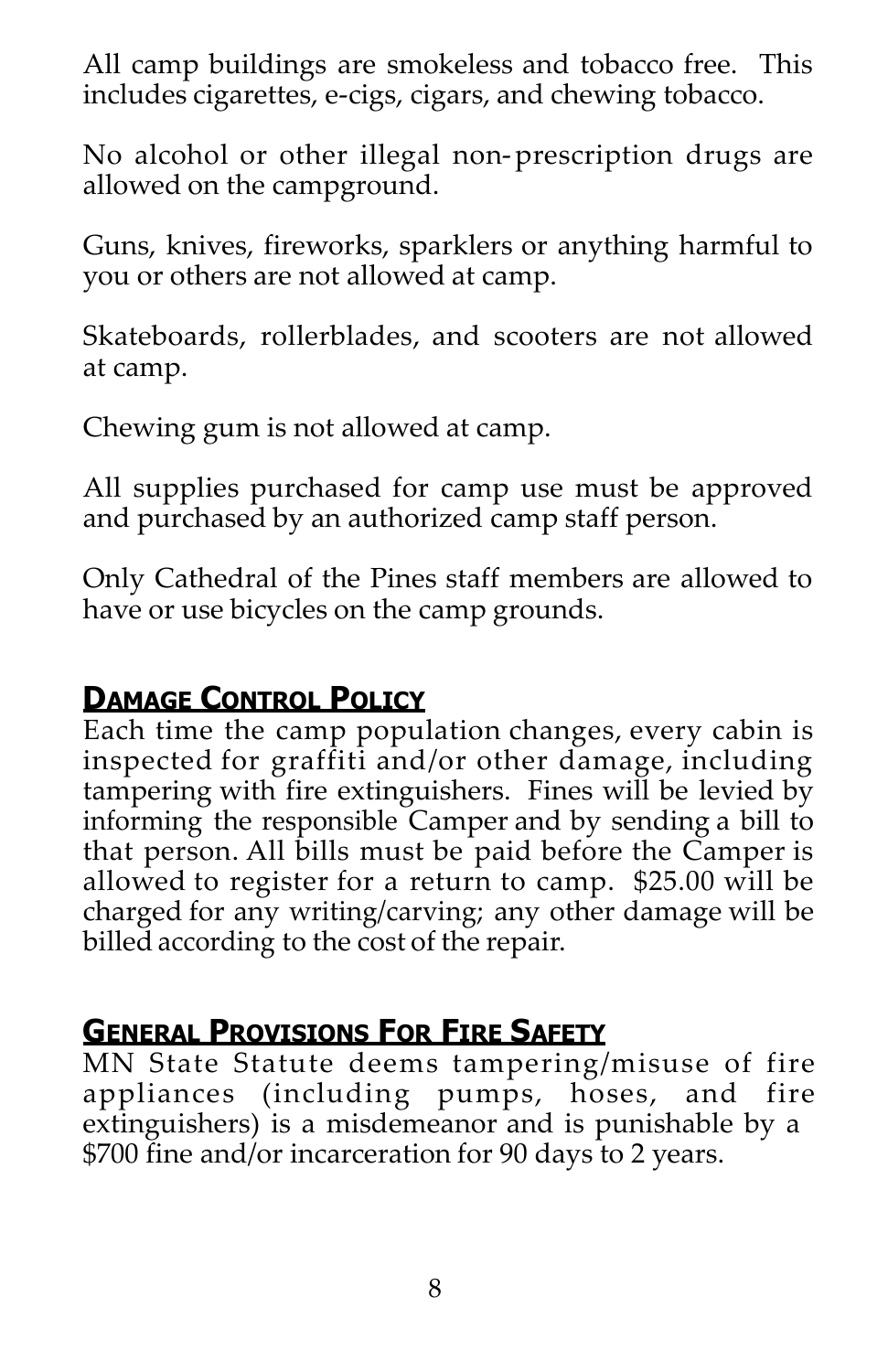#### **BEHAVIORAL EXPECTATIONS**

All participants in any Cathedral of the Pines camping program are expected to:

- Behave in an appropriate manner at all times during their attendance at Cathedral of the Pines
- Follow all age appropriate rules
- Follow all bus rules
- Obey all camp safety rules, including staying within camp boundaries
- Follow the "one bell" rule
- Listen and follow instructions
- Use appropriate language
- Cooperate with other campers and staff without extraordinary staff involvement
- Respect the rights and property of others
- Participate in all activities with their cabin group without individual supervision
- Attend chapel twice daily; behave respectfully in chapel
- Attend all meals
- Attend to their own personal care needs
- For campers who bring medications to camp ingest all medications when dispensed.

**All of the above behavioral expectations will be clearly explained at the beginning of each camper session.**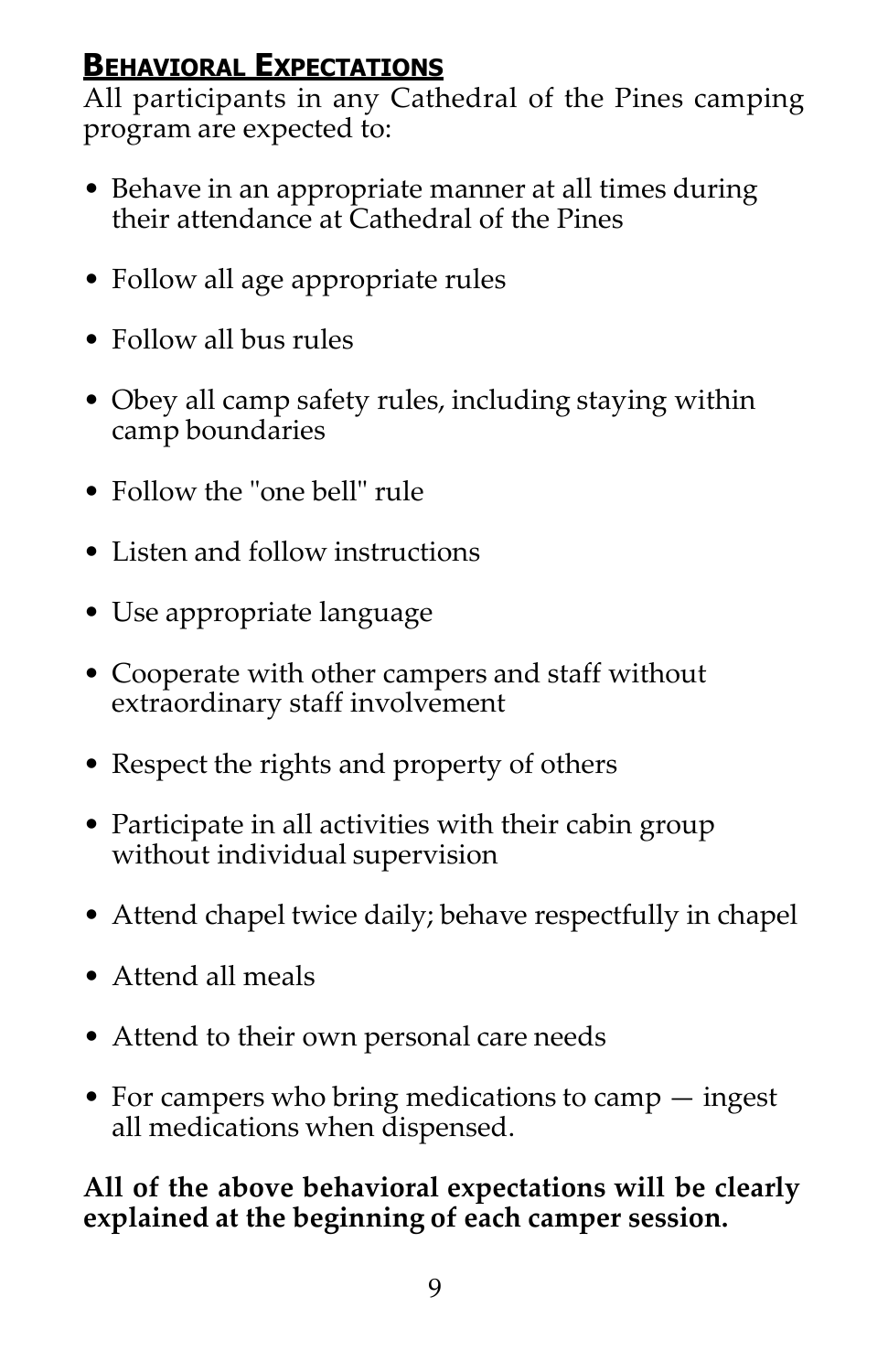## **CAMP KITCHEN**

The camp kitchen is out of bounds except for authorized kitchen personnel. Snacks will be available periodically at the serving window in the lodge.

The MN Department of Health requires that the following policies be enforced:

"No person other than kitchen personnel shall be permitted to enter the food preparation area." (Kitchen personnel include summer staff, cooks, servers and work staff.) "The kitchen shall be kept clean. Food handling procedures which will minimize the possibility of food contamination shall be practiced."

All kitchen personnel must wear enclosed shoes and socks. Sandals and/or open shoes or clogs of any kind are not allowed. Hair must be pulled back from the face. Medium to long hair must be tied back. Please refer to rules for kitchen personnel posted in lodge kitchen.

### **WATERFRONT RULES**

Camp boats and canoes must be checked in and out on the clipboard in the boathouse.

Every person in a craft must wear a life jacket.

When there is no lifeguard on duty, children must be supervised by a parent at all times.

People who fish must comply with the "Minnesota Boating Guide", a summary of laws and rules printed by the Minnesota Department of Natural Resources. This guide is available for your review at the Koja and the boathouse.

Sauna use is limited to times announced by Director or Pastor in charge.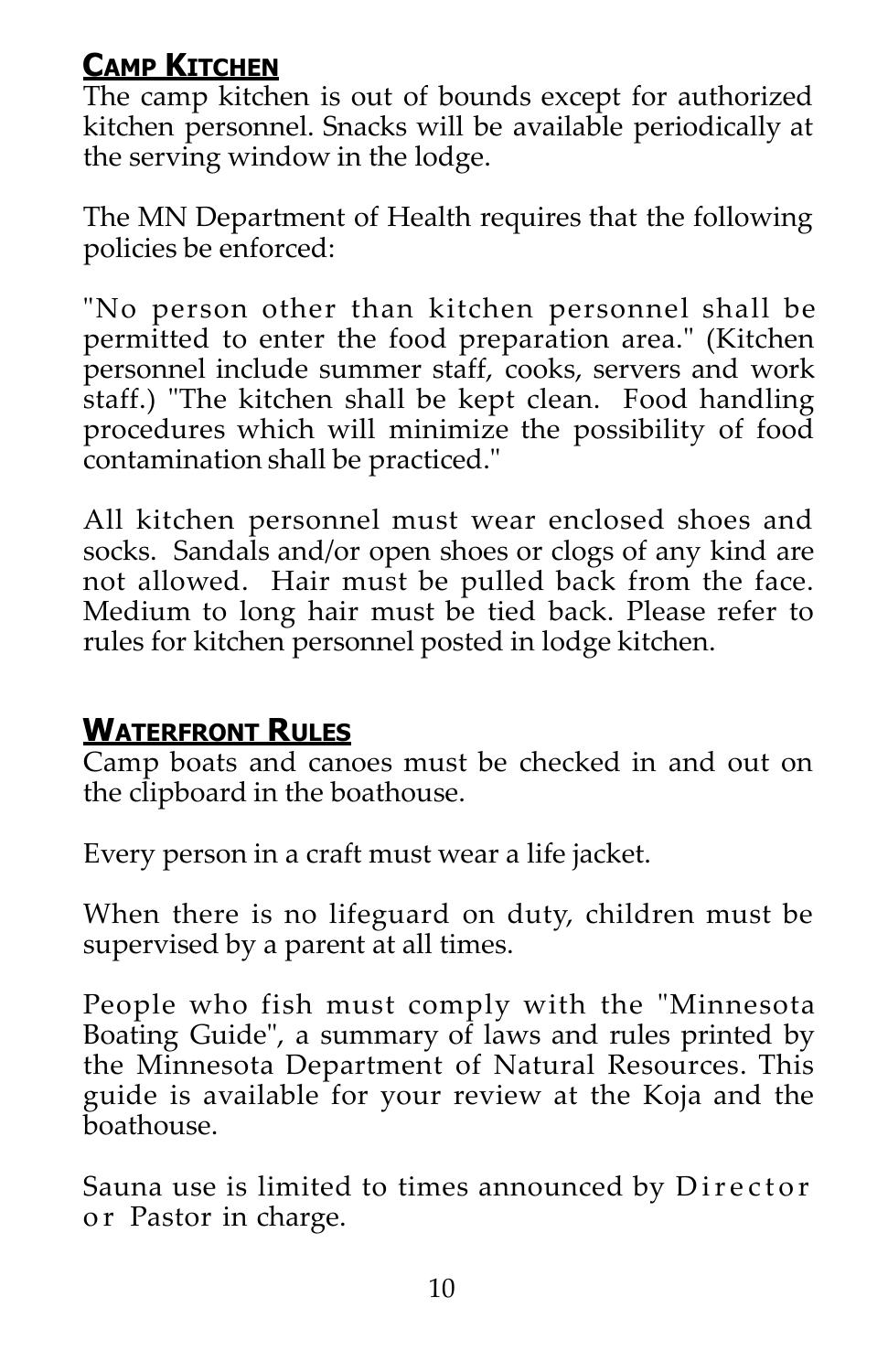## **DATA AND HEALTH FORM**

The 2022 Cathedral of the Pines Health Form for Campers, Counselors, Workstaff, Cooks, Health Professionals, and Staff Members must be completed online and submitted to the Camp Coordinator before arrival at Cathedral of the Pines. The form can be found by logging into your Campbrain account. If you do not have internet access, please contact the Camp Coordinator.

If completed form(s) have not been submitted prior to arrival, upon arrival at camp, the member of your family who is responsible for medical costs will be asked to complete a Health Form for each member of the family. Please be prepared with all necessary information.

This is a requirement for all of our volunteers and retreat participants.

#### **MEDICATIONS**

All prescription medication brought to camp must be clearly labeled and in the original containers.

## **SPECIAL DIET**

Cathedral of the Pines Camp is able to operate cost effectively through the use of volunteer Cooks. We can only provide special meals with advance planning. Accommodations will be made only if and when it was indicated at the time of registration by choosing the "Special Diet" tuition (\$30.00 fee). If a special diet is needed and was NOT indicated at the time of registration, please contact the Camp Coordinator prior to departing for your session.